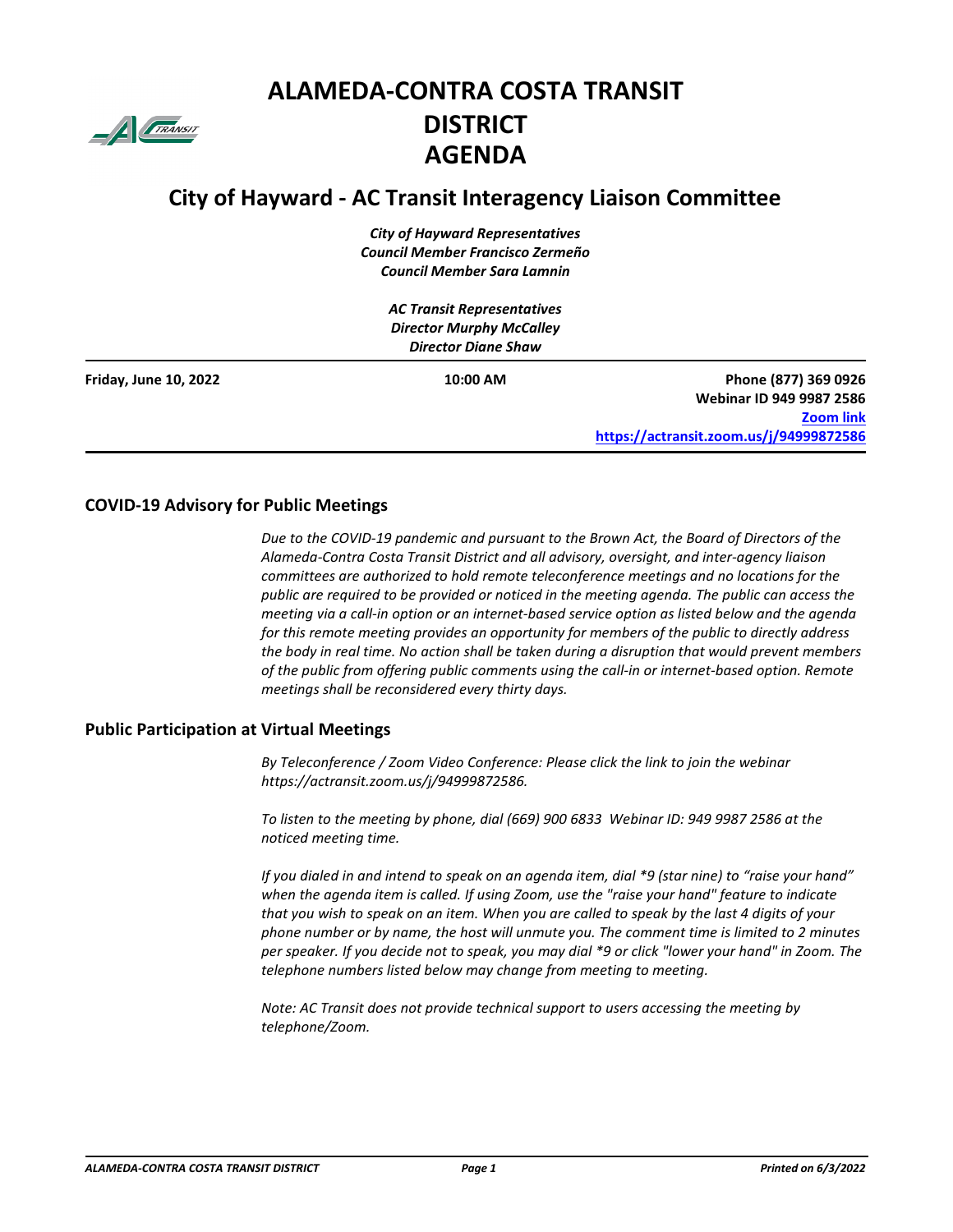**AGENDA**

# **1. OPENING**

- A. Roll Call/Welcome and Introductions All [22-341](http://actransit.legistar.com/gateway.aspx?m=l&id=/matter.aspx?key=5121)
	- B. Announcement/Public Comments (2 minutes for each speaker)

#### **2. NEW DISCUSSION ITEMS**

- [22-342](http://actransit.legistar.com/gateway.aspx?m=l&id=/matter.aspx?key=5122)
- A. Main Street Complete Streets Project Update. Presenter: City of Hayward

#### **3. UPDATE ON PAST ITEMS**

| 22-343 | A. COVID-19 Service Recovery Priorities Update. (VERBAL) |
|--------|----------------------------------------------------------|
|        | Presenter: AC Transit                                    |

- B. Bus Shelters Contract Update. Presenter: AC Transit
- C. Bus Shelter for Conley Caraballo High School. (VERBAL) Presenter: AC Transit/City of Hayward
- D. New Developments Update. Presenter: City of Hayward
- E. Roadway and Streetscaping Projects Update. Presenter: City of Hayward
- F. Zero Emission Bus (ZEB) Program Update. (VERBAL) [Requested by
- Councilmember Lamnin]
	- Presenter: AC Transit
- G. Joint Grant Opportunities. (VERBAL)
	- Presenter: AC Transit

# **4. FUTURE AGENDA ITEMS**

# [22-344](http://actransit.legistar.com/gateway.aspx?m=l&id=/matter.aspx?key=5124)

- A. Cal State East Bay (Hayward Campus) Transportation Plans Update [Requested by Councilmember Zermeño] - Cal State East Bay
- B. Future Meeting at Chabot College [Requested by Councilmember Zermeño] - City of Hayward/AC Transit
- C. Chabot College and EasyPass Update AC Transit
- D. Bus Shelter Cost Estimates and Preliminary Designs [Requested by Councilmember Lamnin] - AC Transit

# **5. COMMITTEE MEMBER COMMENTS**

# **6. PROPOSED DATE AND TIME OF NEXT REGULAR MEETING**

# **7. ADJOURNMENT**